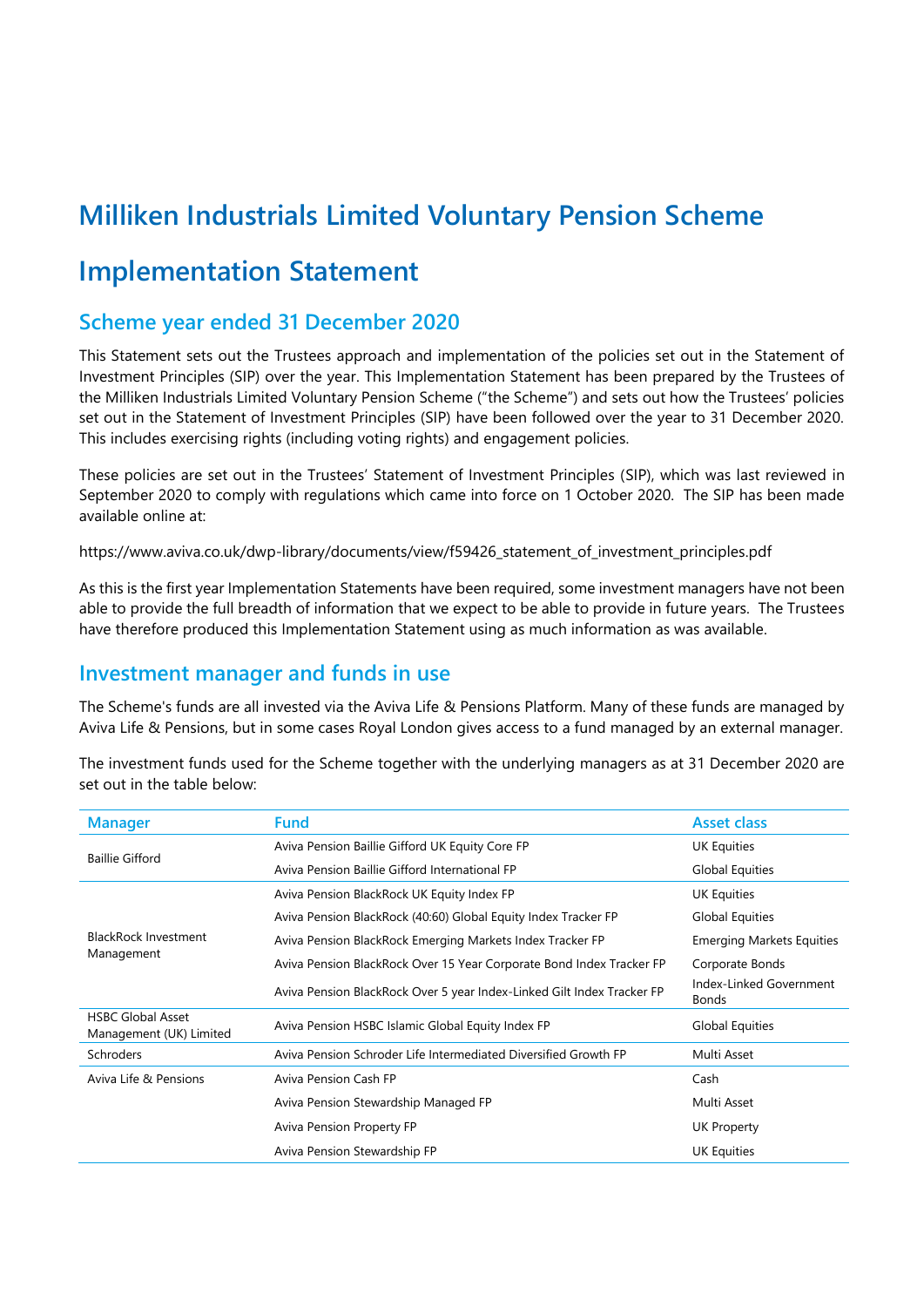The following three funds are used in the Scheme's default lifestyle strategy and are the focus of this report:

- Aviva Pension BlackRock (40:60) Global Equity Index Tracker FP
- Aviva Pension Schroder Life Intermediated Diversified Growth Fund FP
- Aviva Pension Cash FP

However, we have also chosen to report on the voting and engagement activities of the Aviva Pension Baillie Gifford International FP Fund and the Aviva Pension Baillie Gifford UK Equity Core FP. This is because these are the two self-select options with the highest investment by the Scheme's membership, and combined with the default strategy cover over 70% of total assets invested.

## **Trustees' policies on voting and engagement**

According to the SIP, the Trustees' policy on the exercise of rights attaching to investments (including voting rights) and in undertaking engagement activities in respect of the investments is that these rights should be exercised by the investment managers on the Trustees' behalf. In doing so, the Trustees expect that Fund managers will:

*"Exercise the voting rights attached to individual investments; and Engage with key stakeholders which may include corporate management, regulators and governance bodies, relating to their investments in order to improve corporate behaviours, improve performance and mitigate financial risks in accordance with their own house policy.*

The Trustees review the voting behaviour and engagement policies from the investment managers on an annual basis within this document, to ensure alignment with their own policies.

The Trustees also regularly receive ESG and Responsible Investment reporting from their investment managers and use these reports to monitor relevant matters, including ESG and climate-related risks. Following the yearend, the Scheme's Investment Consultants, Barnett Waddingham, also provided an ESG Monitoring report to aid the Trustees with monitoring the ESG related activities of their Investment Managers, including voting and engagement activity. No further actions were taken following these discussions.

## **Voting and engagement policies**

The Scheme invests entirely in pooled funds, and as such delegates' responsibility for carrying out voting and engagement activities to the Scheme's investment managers. The Trustees monitor the engagement and voting activities of the managers by requesting ESG and Stewardship reports from Aviva Life & Pensions, and discussing these at regular Trustee meetings.

Over the period of reporting, the Trustees have received voting and engagement data from Aviva Life & Pensions on the default funds and the Baillie Gifford Funds referenced above. The default strategies are responsible for the majority of the Scheme's assets, 52.5%, which rises to 73.1% when the Baillie Gifford Funds are included. Therefore the Trustees have reviewed the voting and engagement of these funds only which is in line with PLSA guidance.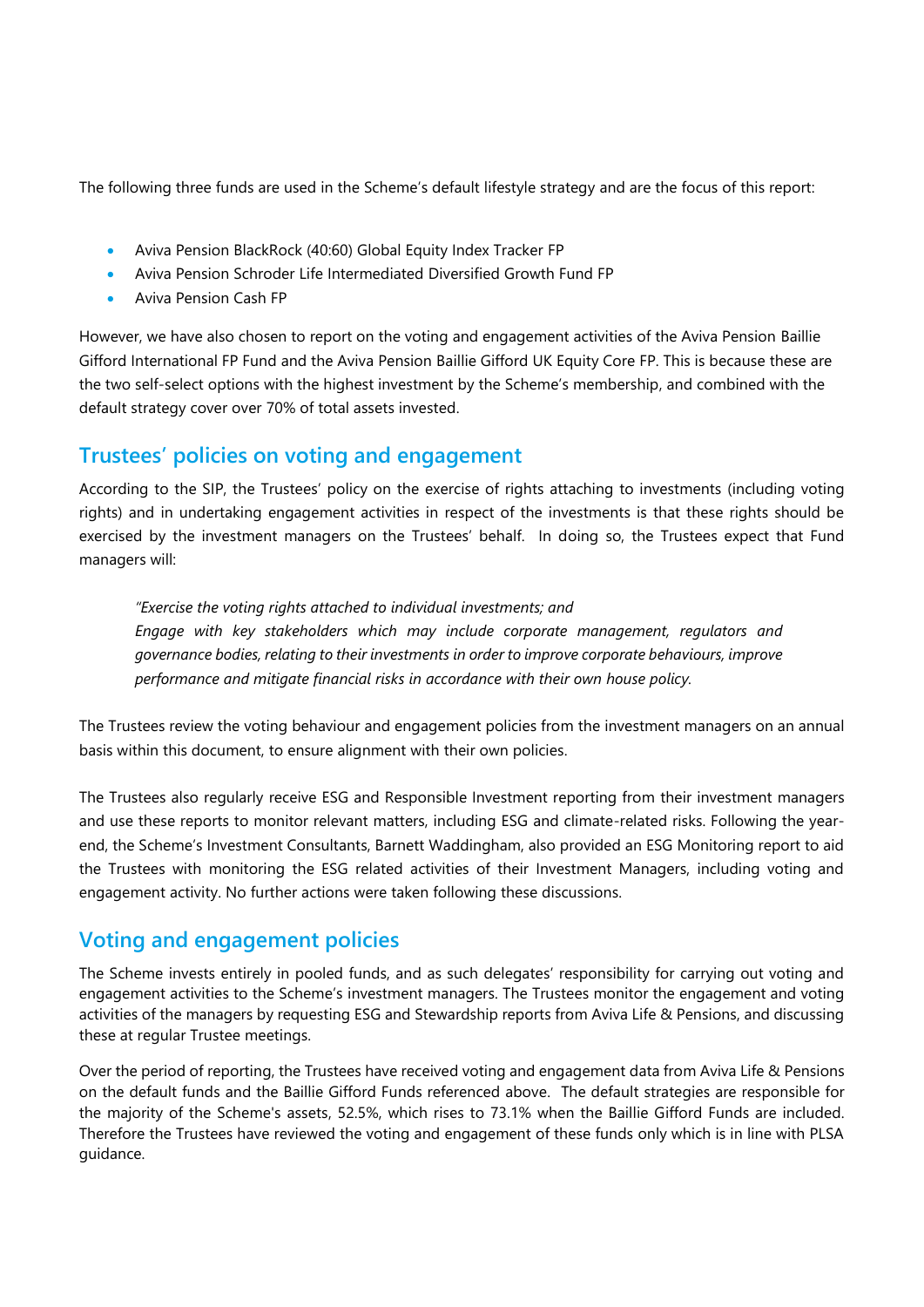The Trustees reviewed the available reports from Aviva Life & Pensions at the Trustee meeting in October 2020, and the Trustees were comfortable that the managers are undertaking their voting and engagement in line with the Trustees policy as far as the reporting is available.

The voting data collated for the Scheme is given in the table on the following page.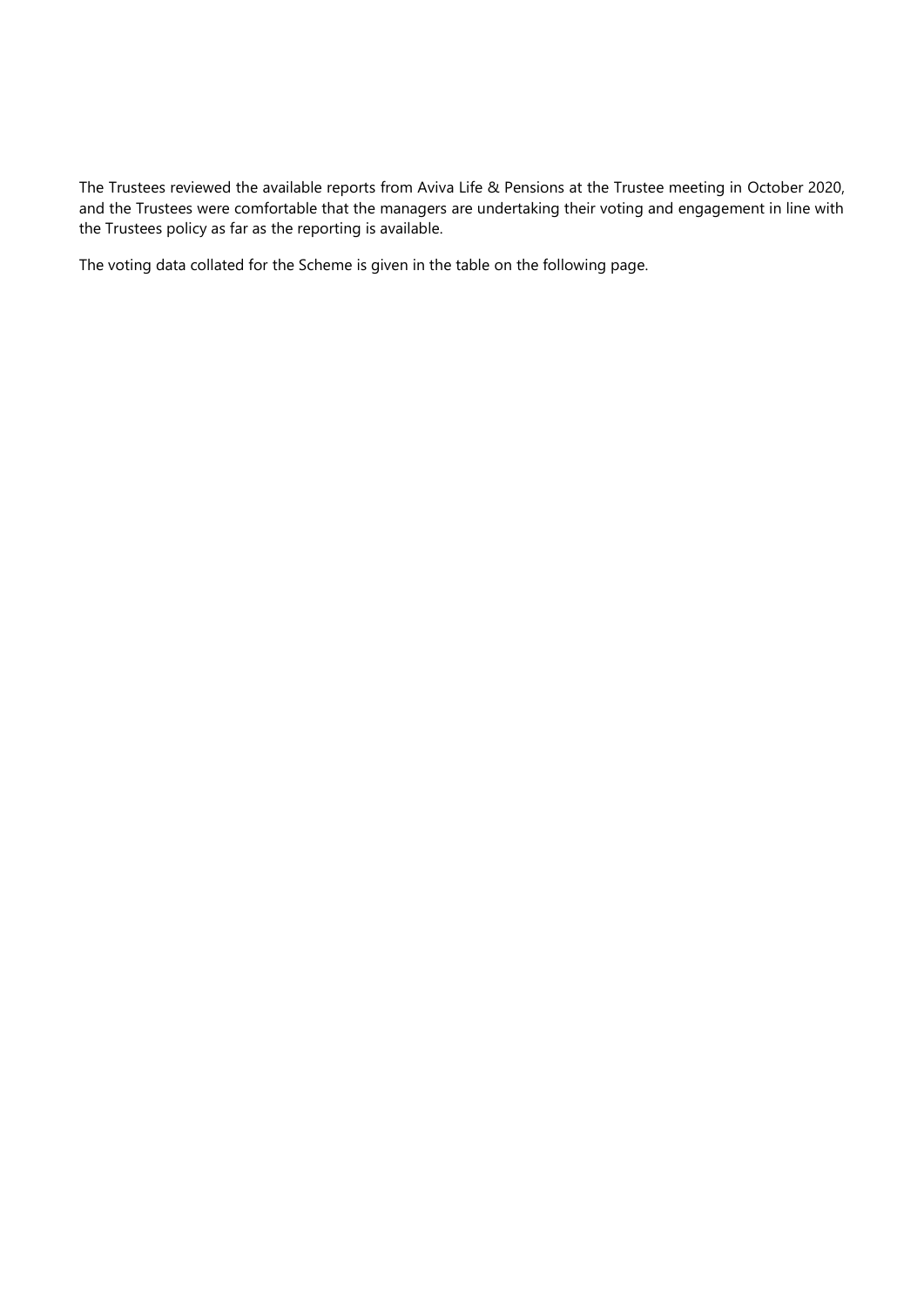# **Summary of Voting Data**

| <b>Manager</b>                                                                                                                        |                                                                                                                                                                                                                         | <b>Baillie Gifford</b>                                                                                                                                                                                                  |                                                                                                                                                                                                  | <b>Schroders</b>                                                                                                                                                                             |
|---------------------------------------------------------------------------------------------------------------------------------------|-------------------------------------------------------------------------------------------------------------------------------------------------------------------------------------------------------------------------|-------------------------------------------------------------------------------------------------------------------------------------------------------------------------------------------------------------------------|--------------------------------------------------------------------------------------------------------------------------------------------------------------------------------------------------|----------------------------------------------------------------------------------------------------------------------------------------------------------------------------------------------|
| <b>Fund name</b>                                                                                                                      | <b>Baillie Gifford</b><br>International Fund                                                                                                                                                                            | <b>Baillie Gifford UK</b><br><b>Equity Core Fund</b>                                                                                                                                                                    | BlackRock (40:60) Global<br>Equity Index Tracker                                                                                                                                                 | Schroder Life<br>Intermediated<br>Diversified Growth Fund                                                                                                                                    |
| <b>Structure</b>                                                                                                                      | Pooled                                                                                                                                                                                                                  | Pooled                                                                                                                                                                                                                  | Pooled                                                                                                                                                                                           | Pooled                                                                                                                                                                                       |
| Ability to influence voting<br>behaviour of manager                                                                                   | The pooled fund<br>structure means that<br>there is limited scope<br>for the Trustee to<br>influence the<br>manager's voting<br>behaviour.                                                                              | The pooled fund<br>structure means that<br>there is limited scope<br>for the Trustee to<br>influence the<br>manager's voting<br>behaviour.                                                                              | The pooled fund<br>structure means that<br>there is limited scope for<br>the Trustee to influence<br>the manager's voting<br>behaviour.                                                          | The pooled fund<br>structure means that<br>there is limited scope<br>for the Trustee to<br>influence the manager's<br>voting behaviour.                                                      |
| <b>Number of company</b><br>meetings the manager was<br>eligible to vote at over the<br>year                                          | 104                                                                                                                                                                                                                     | 66                                                                                                                                                                                                                      | 2,913                                                                                                                                                                                            | 1,637                                                                                                                                                                                        |
| Number of resolutions the<br>manager was eligible to<br>vote on over the year                                                         | 1,108                                                                                                                                                                                                                   | 1,124                                                                                                                                                                                                                   | 37,464                                                                                                                                                                                           | 19,533                                                                                                                                                                                       |
| <b>Percentage of resolutions</b><br>the manager voted on*                                                                             | 94.13%                                                                                                                                                                                                                  | 100.00%                                                                                                                                                                                                                 | 95.67%                                                                                                                                                                                           | 99.60%                                                                                                                                                                                       |
| <b>Percentage of resolutions</b><br>the manager abstained<br>from*                                                                    | 0.77%                                                                                                                                                                                                                   | 0.80%                                                                                                                                                                                                                   | 1.69%                                                                                                                                                                                            | 0.30%                                                                                                                                                                                        |
| <b>Percentage of resolutions</b><br>voted with management,<br>as a percentage of the<br>total number of<br>resolutions voted on       | 96.45%                                                                                                                                                                                                                  | 97.15%                                                                                                                                                                                                                  | 74.12%                                                                                                                                                                                           | 91.80%                                                                                                                                                                                       |
| <b>Percentage of resolutions</b><br>voted against<br>management, as a<br>percentage of the total<br>number of resolutions<br>voted on | 2.78%                                                                                                                                                                                                                   | 2.05%                                                                                                                                                                                                                   | 25.88%                                                                                                                                                                                           | 7.80%                                                                                                                                                                                        |
| <b>Percentage of resolutions</b><br>voted contrary to the<br>recommendation of the<br>proxy advisor                                   | Baillie Gifford use Glass<br>Lewis and ISS as proxy<br>voting advisors. Baillie<br>Gifford do not keep a<br>record of this, however<br>they have confirmed<br>that 100% of the votes<br>cast were manually<br>reviewed. | Baillie Gifford use<br>Glass Lewis and ISS as<br>proxy voting advisors.<br>Baillie Gifford do not<br>keep a record of this,<br>however they have<br>confirmed that 100%<br>of the votes cast were<br>manually reviewed. | <b>BlackRock use</b><br>Institutional Shareholder<br>Services ("ISS") as their<br>proxy voting advisor.<br>They confirmed they<br>voted against the<br>recommendation of ISS<br>on 20 occasions. | Schroder use ISS as<br>their proxy voting<br>advisors. Schroder do<br>not keep a record of<br>this, however they have<br>confirmed that 100% of<br>the votes cast were<br>manually reviewed. |

*\*as a percentage of possible votes*

*Source: Aviva Life and Pensions, Baillie Gifford,, BlackRock Investment Management, Schroders*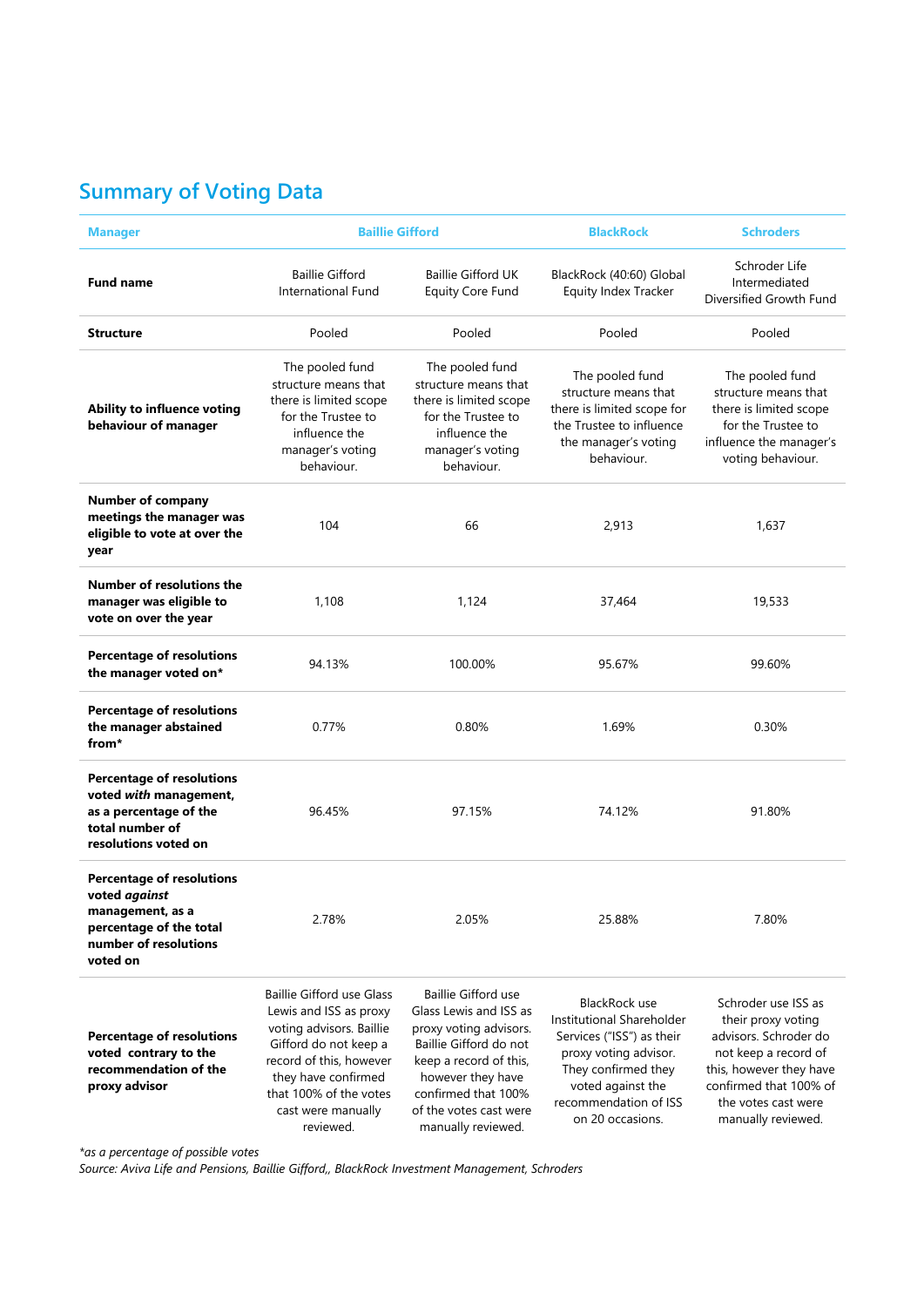## **Significant votes**

For the first year of implementation statements we have delegated to the investment manager(s) to define what a "significant vote" is. The Scheme's investment consultant, Barnett Waddingham, requested significant voting data from the asset managers. At the time of writing, Schroders were not able to provide sufficient information, however we have shown what they could provide. Barnett Waddingham are liaising with the managers to improve delivery of the data in future, and we understand that the managers are working to improve their disclosures.

In future years, the Trustees expect to be able to report in more detail on significant votes and how they align with the Scheme's stewardship policies.

A summary of the data they have provided is set out below.

#### **Baillie Gifford International Fund**

|                                                                                                                         | Vote 1                                                                                                                                                                                                                                            | Vote 2                                                                                                                                                                                                                                          | Vote 3                                                                                                                                                                                                                                       |
|-------------------------------------------------------------------------------------------------------------------------|---------------------------------------------------------------------------------------------------------------------------------------------------------------------------------------------------------------------------------------------------|-------------------------------------------------------------------------------------------------------------------------------------------------------------------------------------------------------------------------------------------------|----------------------------------------------------------------------------------------------------------------------------------------------------------------------------------------------------------------------------------------------|
| <b>Company name</b>                                                                                                     | Tesla Inc                                                                                                                                                                                                                                         | <b>SMC</b>                                                                                                                                                                                                                                      | Sumitomo Mitsui Trust                                                                                                                                                                                                                        |
| Date of vote                                                                                                            | 22/09/2020                                                                                                                                                                                                                                        | 26/06/2020                                                                                                                                                                                                                                      | 26/06/2020                                                                                                                                                                                                                                   |
| <b>Approximate size of fund's</b><br>holding as at the date of the<br>vote (as % of portfolio)                          | 2.63%                                                                                                                                                                                                                                             | 0.98%                                                                                                                                                                                                                                           | 0.58%                                                                                                                                                                                                                                        |
| <b>Summary of the resolution</b>                                                                                        | Shareholder Resolution -<br>Governance                                                                                                                                                                                                            | Allocation of Income                                                                                                                                                                                                                            | Allocation of Income                                                                                                                                                                                                                         |
| How the manager voted                                                                                                   | For                                                                                                                                                                                                                                               | Abstain                                                                                                                                                                                                                                         | Abstain                                                                                                                                                                                                                                      |
| If the vote was against<br>management, did the manager<br>communicate their intent to the<br>company ahead of the vote? | Yes                                                                                                                                                                                                                                               | Yes                                                                                                                                                                                                                                             | Yes                                                                                                                                                                                                                                          |
| Rationale for the voting decision                                                                                       | They supported a<br>shareholder proposal to<br>eliminate supermajority<br>voting requirements from<br>the company's bylaws and to<br>adopt a simple majority<br>voting standard. They think<br>this change is in<br>shareholders' best interests. | They abstained on the low<br>dividend payment as they<br>believe the company's capital<br>strategy is not in the interests<br>of shareholders.                                                                                                  | They abstained on the low<br>dividend payment as they<br>believe the company's capital<br>strategy is not in the interests<br>of shareholders.                                                                                               |
| <b>Outcome of the vote</b>                                                                                              | Pass                                                                                                                                                                                                                                              | Pass                                                                                                                                                                                                                                            | Pass                                                                                                                                                                                                                                         |
| Implications of the outcome                                                                                             | They look forward to the<br>company adopting a simple<br>majority voting standard.                                                                                                                                                                | They acknowledge the current<br>market environment and took<br>this into account when making<br>our voting decision. They will<br>continue to assess all proposals<br>on their merits, taking into<br>all current market<br>account<br>factors. | They acknowledge the current<br>market environment and took<br>this into account when making<br>our voting decision. They will<br>continue to assess all proposals<br>on their merits, taking into<br>account all current market<br>factors. |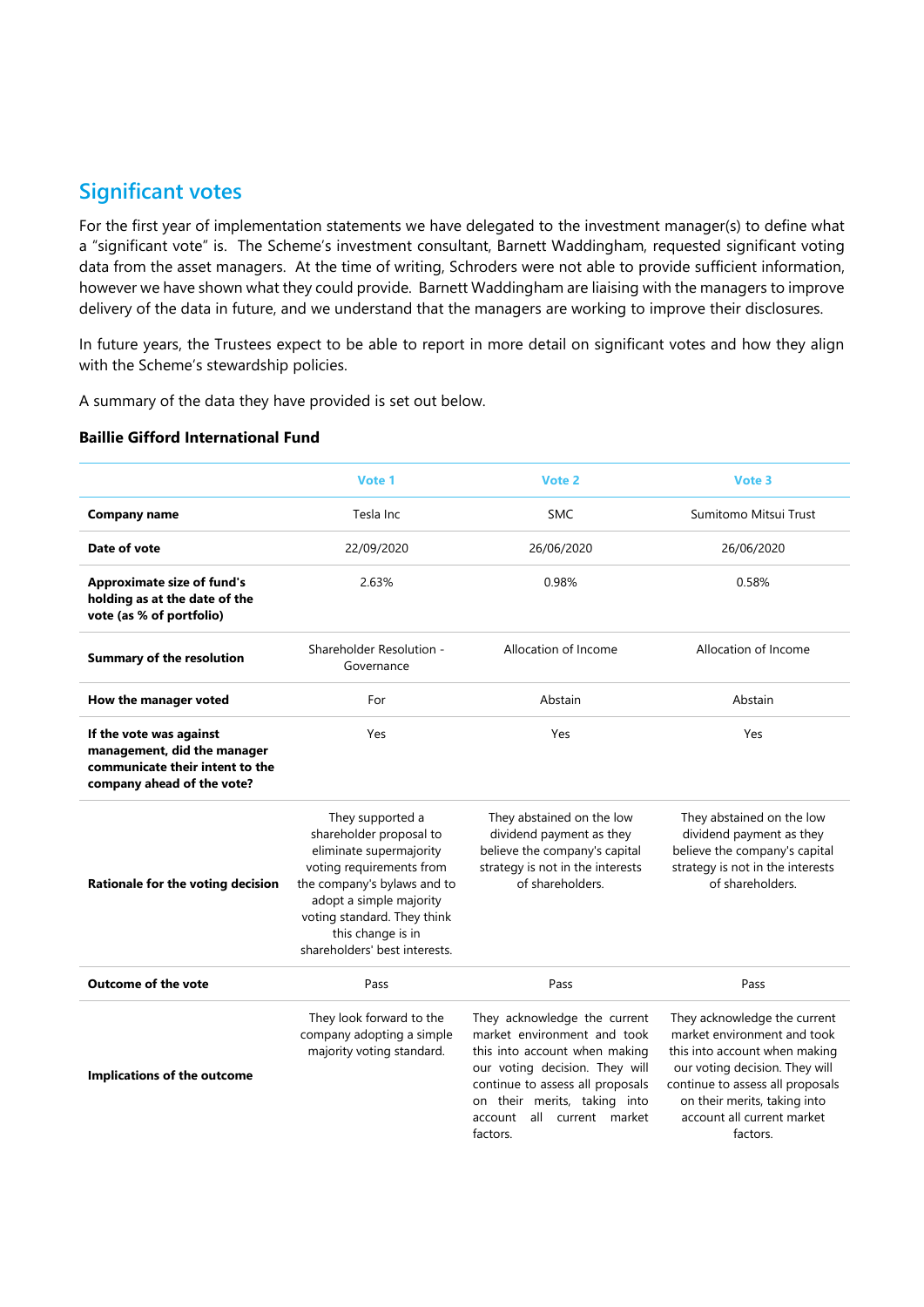|                                                           | Vote 1                                                                                                                  | Vote 2 | Vote 3                                                                                                                                                                                                                                                               |
|-----------------------------------------------------------|-------------------------------------------------------------------------------------------------------------------------|--------|----------------------------------------------------------------------------------------------------------------------------------------------------------------------------------------------------------------------------------------------------------------------|
| Criteria on which the vote is<br>considered "significant" | This resolution is significant<br>because it was submitted by<br>shareholders and received<br>greater than 20% support. |        | These votes are significant because they have deviated from their<br>usual approach. They have previously opposed resolutions to<br>approve the final dividend where we determine that the dividend is<br>inappropriately low. However, they have abstained on these |

inappropriately low. However, they have abstained on these proposals in light of the current market environment.

|                                                                                                                         | Vote 4                                                                                                                                                                                                                                 | Vote 5                                                                                                                                                               | Vote 6                                                                                                                                                                                                                                                                                                         |
|-------------------------------------------------------------------------------------------------------------------------|----------------------------------------------------------------------------------------------------------------------------------------------------------------------------------------------------------------------------------------|----------------------------------------------------------------------------------------------------------------------------------------------------------------------|----------------------------------------------------------------------------------------------------------------------------------------------------------------------------------------------------------------------------------------------------------------------------------------------------------------|
| <b>Company name</b>                                                                                                     | Zillow Group Inc                                                                                                                                                                                                                       | Chipotle Mexican Grill                                                                                                                                               | Deutsche Boerse                                                                                                                                                                                                                                                                                                |
| Date of vote                                                                                                            | 09/06/2020                                                                                                                                                                                                                             | 19/05/2020                                                                                                                                                           | 19/05/2020                                                                                                                                                                                                                                                                                                     |
| <b>Approximate size of fund's</b><br>holding as at the date of the<br>vote (as % of portfolio)                          | 1.10%                                                                                                                                                                                                                                  | 0.70%                                                                                                                                                                | 0.65%                                                                                                                                                                                                                                                                                                          |
| <b>Summary of the resolution</b>                                                                                        | Incentive Plan                                                                                                                                                                                                                         | Shareholder Resolution -<br>Governance                                                                                                                               | Remuneration - Policy                                                                                                                                                                                                                                                                                          |
| How the manager voted                                                                                                   | Against                                                                                                                                                                                                                                | For                                                                                                                                                                  | Against                                                                                                                                                                                                                                                                                                        |
| If the vote was against<br>management, did the manager<br>communicate their intent to the<br>company ahead of the vote? | Yes                                                                                                                                                                                                                                    | Yes                                                                                                                                                                  | Yes                                                                                                                                                                                                                                                                                                            |
| Rationale for the voting decision                                                                                       | They opposed the resolution<br>to approve the new long-<br>term incentive scheme<br>because it allows the<br>company to reprice<br>outstanding awards without<br>shareholder approval.                                                 | They supported a proposal<br>requesting a report on the<br>company's use of employment<br>arbitration as they believe<br>transparency on this issue is<br>important. | They opposed the<br>remuneration policy. Within the<br>policy pay can be awarded if<br>net income results are negative<br>and we do not feel this<br>provides sufficient incentive for<br>management or strong<br>alignment with our clients. They<br>will continue to engage with<br>the Board on this issue. |
| <b>Outcome of the vote</b>                                                                                              | Pass                                                                                                                                                                                                                                   | Fail                                                                                                                                                                 | Pass                                                                                                                                                                                                                                                                                                           |
| Implications of the outcome                                                                                             | This relates primarily to the<br>inclusion of the repricing<br>provision, which has<br>prevented us from voting in<br>favour in the past. They<br>continue to encourage the<br>compensation committee to<br>remove this item the plan. | They will continue to encourage<br>the company to be transparent<br>on issues such as employment<br>arbitration.                                                     | They will continue to engage<br>with the Board on this issue to<br>encourage a remuneration<br>policy that they can support.                                                                                                                                                                                   |
| Criteria on which the vote is<br>considered "significant"                                                               | This resolution is significant<br>because they opposed<br>remuneration.                                                                                                                                                                | This resolution is significant<br>because it was submitted by<br>shareholders and received<br>greater than 20% support.                                              | This resolution is significant<br>because they opposed<br>remuneration.                                                                                                                                                                                                                                        |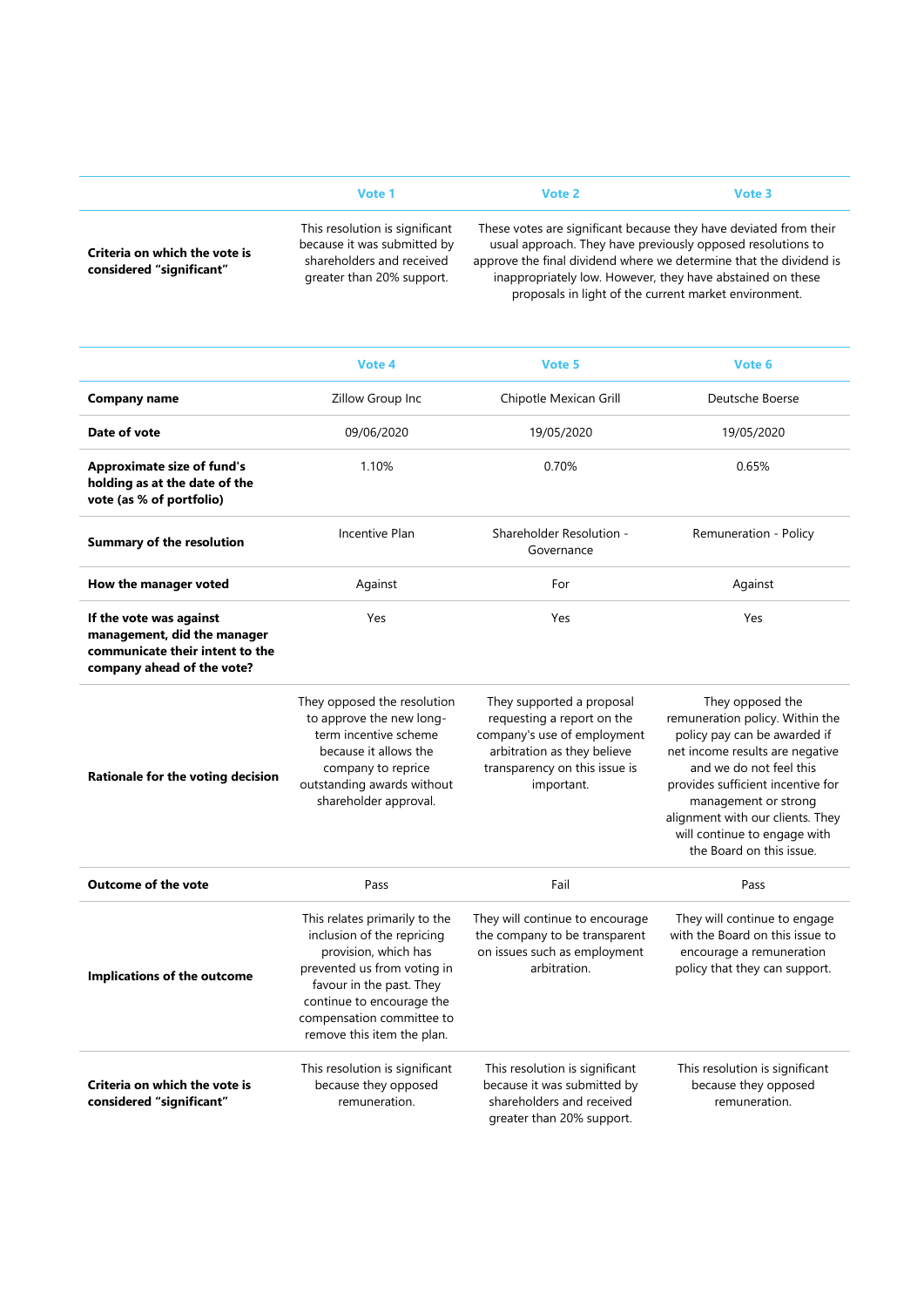### **Baillie Gifford UK Equity Core**

|                                                                                                                         | Vote 1                                                                                                                                                                                                                                                                                                     | Vote 2                                                                                                                                                                                                                     | Vote 3                                                                                                                                                                                                                                                                                                                                                                                                                                                                                                                                                                                                                             |
|-------------------------------------------------------------------------------------------------------------------------|------------------------------------------------------------------------------------------------------------------------------------------------------------------------------------------------------------------------------------------------------------------------------------------------------------|----------------------------------------------------------------------------------------------------------------------------------------------------------------------------------------------------------------------------|------------------------------------------------------------------------------------------------------------------------------------------------------------------------------------------------------------------------------------------------------------------------------------------------------------------------------------------------------------------------------------------------------------------------------------------------------------------------------------------------------------------------------------------------------------------------------------------------------------------------------------|
| <b>Company name</b>                                                                                                     | Just Eat Takeaway.com                                                                                                                                                                                                                                                                                      | Bodycote                                                                                                                                                                                                                   | <b>British American Tobacco</b>                                                                                                                                                                                                                                                                                                                                                                                                                                                                                                                                                                                                    |
| Date of vote                                                                                                            | 14/05/2020                                                                                                                                                                                                                                                                                                 | 28/05/2020                                                                                                                                                                                                                 | 30/04/2020                                                                                                                                                                                                                                                                                                                                                                                                                                                                                                                                                                                                                         |
| <b>Approximate size of fund's</b><br>holding as at the date of the<br>vote (as % of portfolio)                          | 2.77%                                                                                                                                                                                                                                                                                                      | 0.92%                                                                                                                                                                                                                      | 2.77%                                                                                                                                                                                                                                                                                                                                                                                                                                                                                                                                                                                                                              |
| <b>Summary of the resolution</b>                                                                                        | Shareholder Resolution -<br>Governance                                                                                                                                                                                                                                                                     | Allocation of Income                                                                                                                                                                                                       | Allocation of Income                                                                                                                                                                                                                                                                                                                                                                                                                                                                                                                                                                                                               |
| How the manager voted                                                                                                   | For                                                                                                                                                                                                                                                                                                        | For                                                                                                                                                                                                                        | Against                                                                                                                                                                                                                                                                                                                                                                                                                                                                                                                                                                                                                            |
| If the vote was against<br>management, did the manager<br>communicate their intent to the<br>company ahead of the vote? | Yes                                                                                                                                                                                                                                                                                                        | Yes                                                                                                                                                                                                                        | Yes                                                                                                                                                                                                                                                                                                                                                                                                                                                                                                                                                                                                                                |
| Rationale for the voting decision                                                                                       | They usually oppose<br>authority to issue shares<br>without pre-emption rights<br>at the requested amount but<br>given the current<br>environment, they feel it is<br>the best interests of all<br>stakeholders to provide the<br>Board and Management<br>with greater flexibility to<br>allocate capital. | They have supported the<br>higher level of issuance<br>authority this year to<br>provide companies with<br>additional flexibility in the<br>current market<br>environment.                                                 | They usually oppose authority to<br>issue shares without pre-emption<br>rights at the requested amount but<br>given the current environment, they<br>feel it is the best interests of all<br>stakeholders to provide the Board<br>and Management with greater<br>flexibility to allocate capital.                                                                                                                                                                                                                                                                                                                                  |
| <b>Outcome of the vote</b>                                                                                              | Pass                                                                                                                                                                                                                                                                                                       | Pass                                                                                                                                                                                                                       | Pass                                                                                                                                                                                                                                                                                                                                                                                                                                                                                                                                                                                                                               |
| <b>Implications of the outcome</b>                                                                                      | They have made an<br>exception in the current<br>environment as they<br>understand board/mgmt<br>may need flexibility to<br>deploy capital quickly and<br>have encouraged the<br>company to be lower this<br>value in the future.                                                                          | They have supported the<br>higher level of issuance<br>authority this year to<br>provide companies with<br>additional flexibility in the<br>current market<br>environment. They will<br>monitor this at next years<br>AGM. | They continued to oppose<br>remuneration due to concern that<br>pay is not aligned with performance.<br>The company has steadily increased<br>pay over recent years whilst the<br>company has delivered poor value to<br>shareholders. This year, the CEO's,<br>Jack Bowles, salary has increased by<br>9.5%, taking his salary to a rate<br>comparable to his predecessor. In<br>addition, they have previously taken<br>issue with the high maximum award<br>on the LTIP and has increased from<br>350% to 400% of salary for the CFO<br>(for 2020 onwards). They will<br>continue to engage with the<br>company on this matter. |
| Criteria on which the vote is<br>considered "significant"                                                               | This vote is significant<br>because they have deviated<br>from their usual approach.<br>They usually oppose<br>authority to issue shares                                                                                                                                                                   | This vote is significant<br>because they have<br>deviated from our usual<br>approach. They have<br>previously opposed the                                                                                                  | This vote is significant because they<br>have deviated from our usual<br>approach. They usually oppose<br>authority to issue shares without<br>pre-emption rights at the requested                                                                                                                                                                                                                                                                                                                                                                                                                                                 |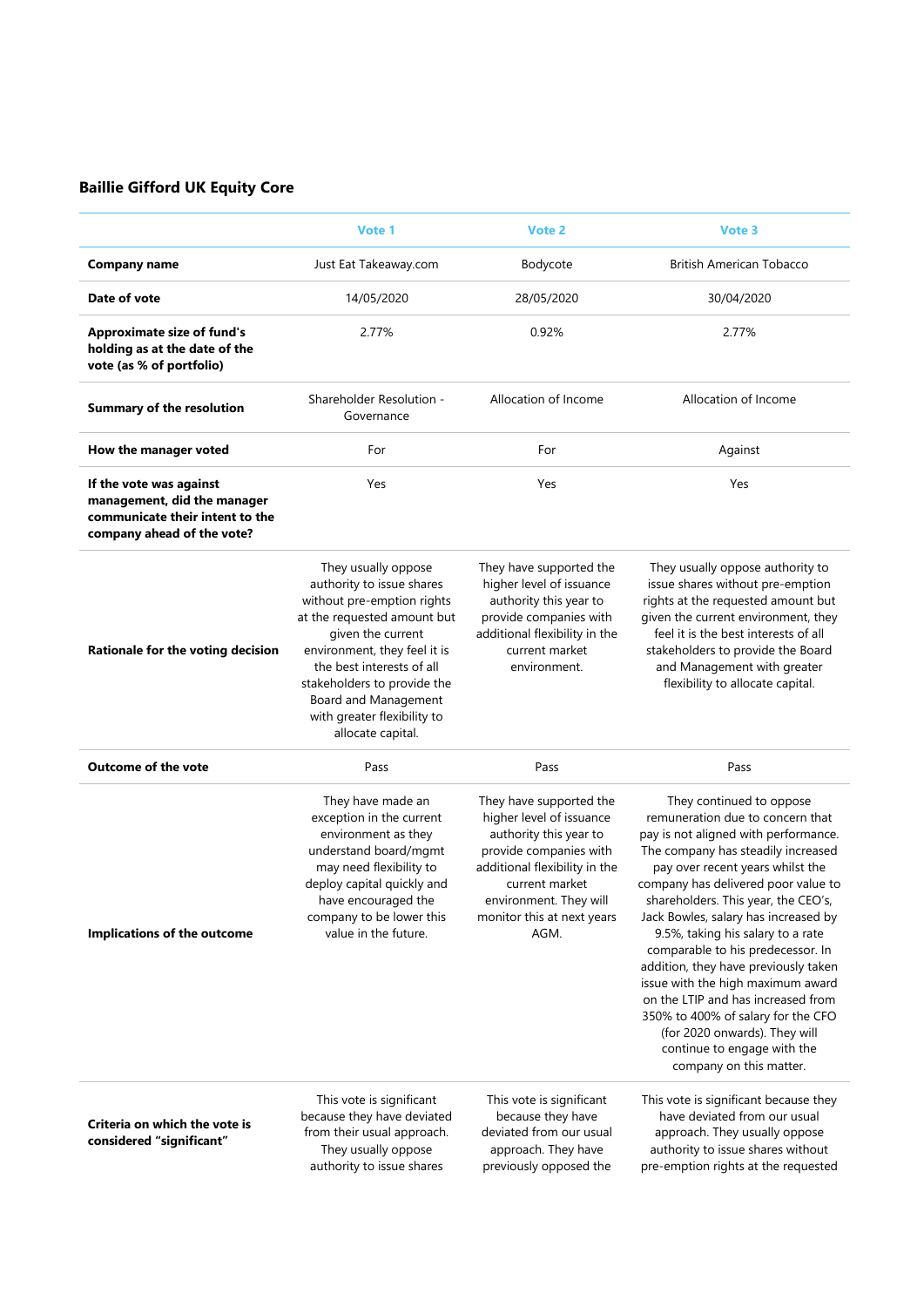|                                                                                                                         | Vote 1                                                                                                                                                                                                                                                 | Vote 2                                                                                                                                                                                                                                                                       | Vote 3                                                                                                                                                                                            |
|-------------------------------------------------------------------------------------------------------------------------|--------------------------------------------------------------------------------------------------------------------------------------------------------------------------------------------------------------------------------------------------------|------------------------------------------------------------------------------------------------------------------------------------------------------------------------------------------------------------------------------------------------------------------------------|---------------------------------------------------------------------------------------------------------------------------------------------------------------------------------------------------|
|                                                                                                                         | without pre-emption rights<br>at the requested amount but<br>given the current<br>environment, they feel it is<br>the best interests of all<br>stakeholders to provide the<br>Board and Management<br>with greater flexibility to<br>allocate capital. | authority to issue two-<br>thirds of issued share<br>capital with pre-emption<br>rights. However, they have<br>supported the higher level<br>of issuance authority this<br>year to provide companies<br>with additional flexibility in<br>the current market<br>environment. | amount but given the current<br>environment, they feel it is the best<br>interests of all stakeholders to<br>provide the Board and Management<br>with greater flexibility to allocate<br>capital. |
|                                                                                                                         | Vote 4                                                                                                                                                                                                                                                 | Vote 5                                                                                                                                                                                                                                                                       | Vote 6                                                                                                                                                                                            |
| <b>Company name</b>                                                                                                     | Bunzl                                                                                                                                                                                                                                                  | FDM Group                                                                                                                                                                                                                                                                    | <b>HSBC</b>                                                                                                                                                                                       |
| Date of vote                                                                                                            | 15/04/2020                                                                                                                                                                                                                                             | 16/06/2020                                                                                                                                                                                                                                                                   | 24/04/2020                                                                                                                                                                                        |
| <b>Approximate size of fund's</b><br>holding as at the date of the<br>vote (as % of portfolio)                          | 3.33%                                                                                                                                                                                                                                                  | 0.96%                                                                                                                                                                                                                                                                        | 1.72%                                                                                                                                                                                             |
| <b>Summary of the resolution</b>                                                                                        | Amendment of Share Capital                                                                                                                                                                                                                             |                                                                                                                                                                                                                                                                              | Remuneration - Report                                                                                                                                                                             |
| How the manager voted                                                                                                   | For                                                                                                                                                                                                                                                    |                                                                                                                                                                                                                                                                              | Against                                                                                                                                                                                           |
| If the vote was against<br>management, did the manager<br>communicate their intent to the<br>company ahead of the vote? | Yes                                                                                                                                                                                                                                                    |                                                                                                                                                                                                                                                                              | Yes                                                                                                                                                                                               |
| Rationale for the voting decision                                                                                       | They have supported the higher level of issuance<br>authority this year to provide companies with<br>additional flexibility in the current market<br>environment.                                                                                      |                                                                                                                                                                                                                                                                              | They opposed the Remuneration Report<br>due to the inclusion of allowances which<br>they do not believe are aligned with<br>shareholders.                                                         |
| <b>Outcome of the vote</b>                                                                                              | Pass                                                                                                                                                                                                                                                   | Pass                                                                                                                                                                                                                                                                         | Pass                                                                                                                                                                                              |
|                                                                                                                         | They have supported the higher level of issuance                                                                                                                                                                                                       |                                                                                                                                                                                                                                                                              | As in previous years, They opposed the                                                                                                                                                            |

**Implications of the outcome**

**Criteria on which the vote is considered "significant"** 

This vote is significant because we have deviated from our usual approach. We have previously opposed the authority to issue two-thirds of issued share capital with pre-emption rights. However, we have supported the higher level of issuance authority this year to provide companies with additional flexibility in the current market environment.

authority this year to provide companies with additional flexibility in the current market environment. They will monitor this at next year's AGM.

remuneration report due to the use of Fixed Pay Allowances. The investors consider that FPAs do not comply with the spirit of what was intended when bonus caps were introduced. For Baillie Gifford to consider supporting the remuneration report in future, they would encourage the company to reconsider the use of FPAs.

This resolution is significant because they opposed remuneration.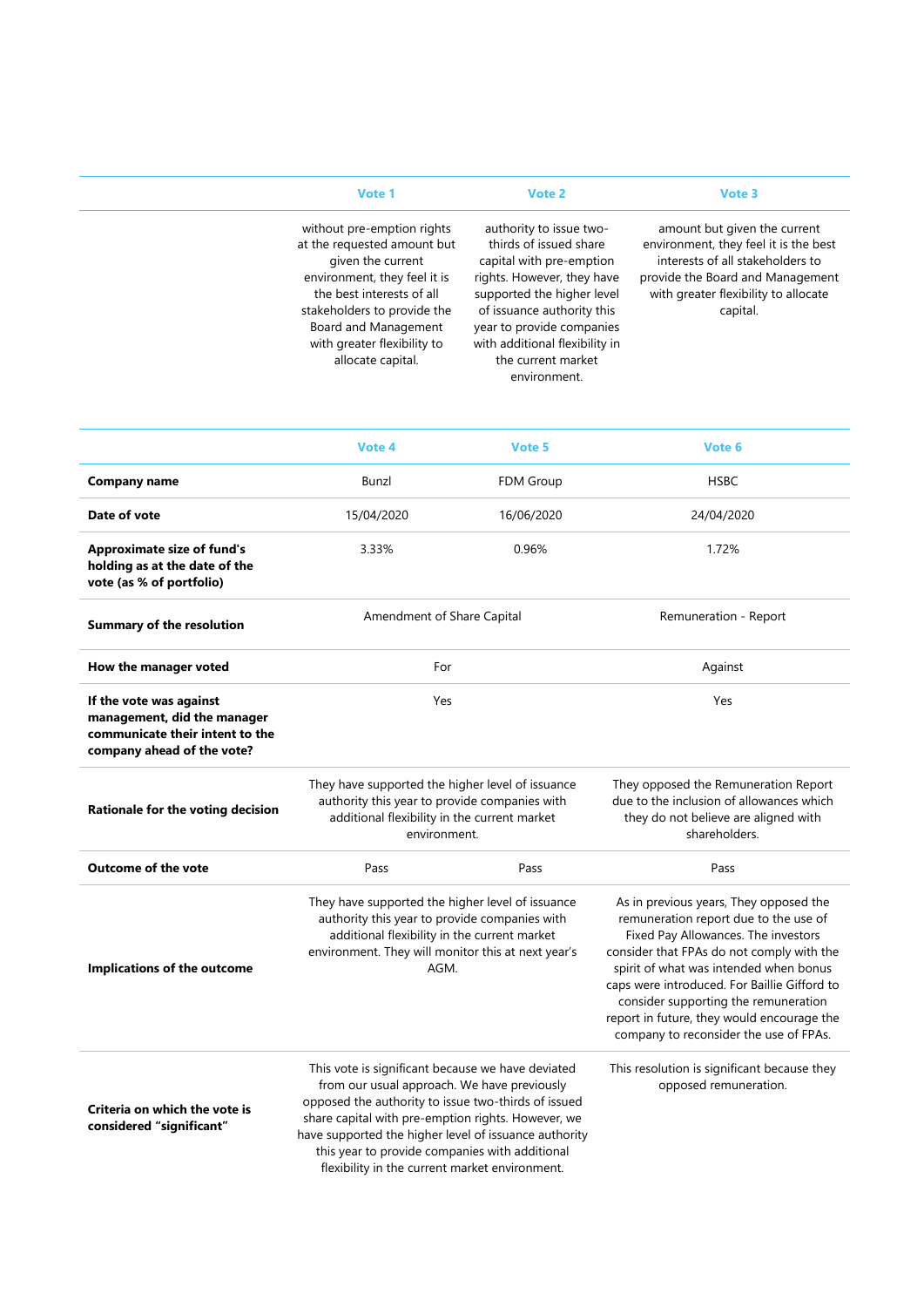#### **BlackRock (40:60) Global Equity Index Tracker**

|                                                                                                                         | Vote 1                                                                                    | Vote 2                                           | Vote 3                                                                       |
|-------------------------------------------------------------------------------------------------------------------------|-------------------------------------------------------------------------------------------|--------------------------------------------------|------------------------------------------------------------------------------|
| Company name                                                                                                            | Apple Inc.                                                                                | Equifax Inc.                                     | Barclays plc                                                                 |
| Date of vote                                                                                                            | 26/02/2020                                                                                | 07/05/2020                                       | 07/05/2020                                                                   |
| <b>Approximate size of fund's</b><br>holding as at the date of the<br>vote (as % of portfolio)                          | 2.6%                                                                                      | 0.04%                                            | 0.16%                                                                        |
| <b>Summary of the resolution</b>                                                                                        | Resolution 6. Report on<br>Freedom of Expression and<br>Access to Information<br>Policies | Resolution 1b. Elect<br>Director Mark L. Feidler | Resolution 29. Approve Barclays'<br>Commitment in Tackling Climate<br>Change |
| How the manager voted                                                                                                   | For                                                                                       | For                                              | For                                                                          |
| If the vote was against<br>management, did the manager<br>communicate their intent to the<br>company ahead of the vote? | No                                                                                        | N/A                                              | N/A                                                                          |

In its statement supporting the proposal, the proponent suggests that Apple faces human rights risks because it does business in countries where the government does not allow free speech or free access to information. The proponent asserts that Apple has cooperated in the past with requests from the Chinese government to restrict free speech and free access to information. The report criticized Apple for a lack of transparency on policies and practices related to freedom of expression. As such this resolution was considered important, and in the best interest of shareholders. Additional information regarding the company's policies and processes regarding freedom of expression and access to information would help shareholders gauge the company's management of related reputational risk.

Under normal circumstances we would have voted against the reelection of the nonindependent Chairman (having served on the board for a significant amount of time) and independent directors represent less than twothirds of the Board (our guideline for US companies). However, we have exceptionally supported his re-election as at the roles of CEO and Chair are not combined, and we are mindful that there has been significant board change (and improvement) over the last couple of years and so it is helpful to have some longer serving directors. Although as there are three long-serving directors we would like to see further board refreshment and changes to key committees ahead of the 2021 AGM.

Proposed by the Board, this resolution set out Barclays' commitment to climate change. Barclays is one of the largest lenders to fossil fuels globally, and it previously showed little intent to reduce its exposure. As such, support for this resolution is warranted at it sets out an ambition for Barclays to become a net zero bank by 2050 and directs the Company to set a strategy, with targets, to transition its provision of financial services across all sectors to align with the goals and timelines of the Paris Agreement. Barclays will report on progress annually starting from 2021. This resolution also signifies a dramatic cultural shift at the bank and culminates extensive work led by the Chair, Nigel Higgins and supported by the board and management team.

**Outcome of the vote**

**Rationale for the voting decision**

Over 40% of the votes cast were in support of the resolution

The resolution was approved

The resolution was approved (the with 99.93% of shares voted)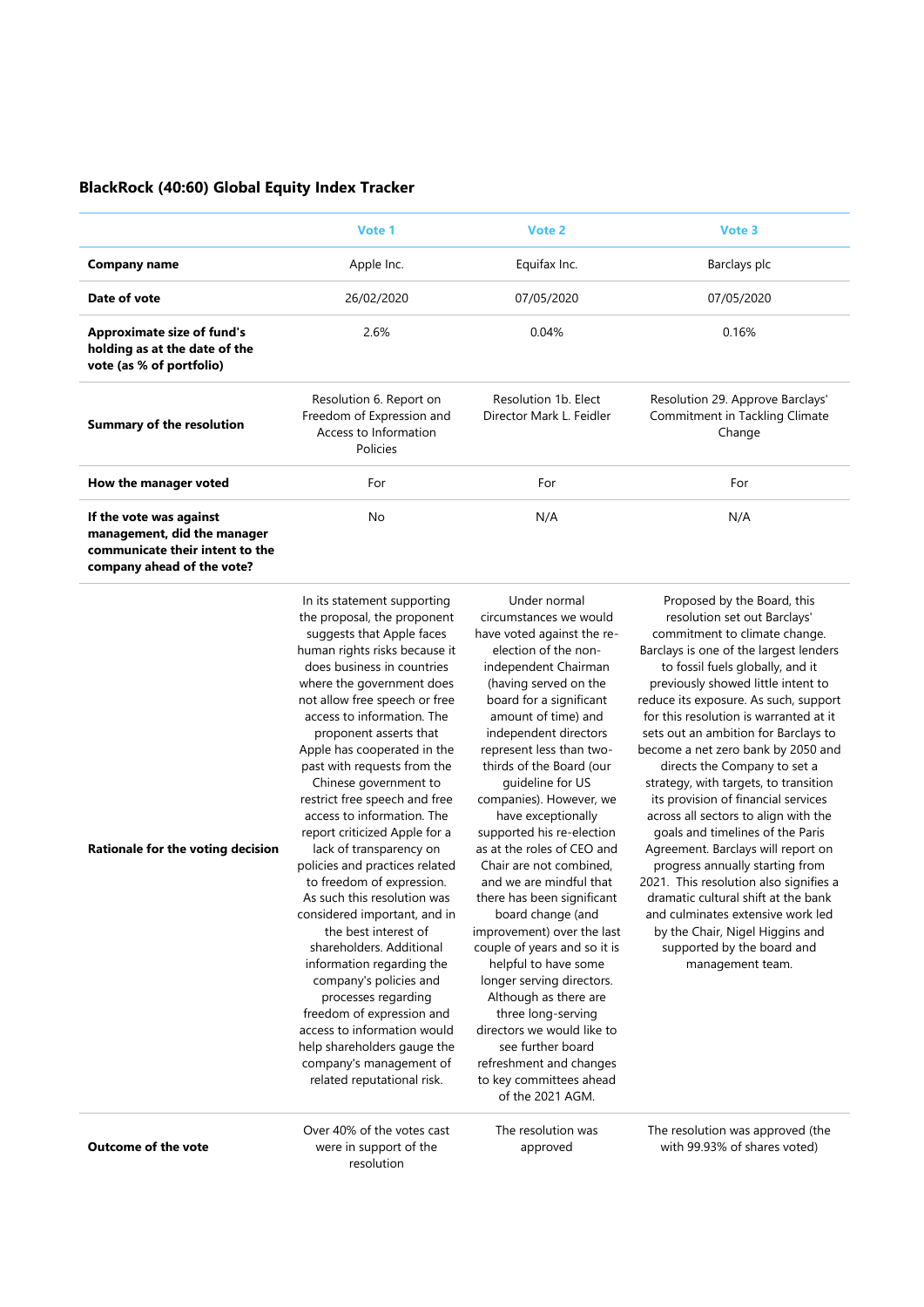|                                                           | Vote 1                                                                                                                                                                                                                                | Vote 2                                                                                                                                                                                                                                                                        | Vote 3                                                                                                                                                                                                                                                                                                                                                                                                                                                                            |
|-----------------------------------------------------------|---------------------------------------------------------------------------------------------------------------------------------------------------------------------------------------------------------------------------------------|-------------------------------------------------------------------------------------------------------------------------------------------------------------------------------------------------------------------------------------------------------------------------------|-----------------------------------------------------------------------------------------------------------------------------------------------------------------------------------------------------------------------------------------------------------------------------------------------------------------------------------------------------------------------------------------------------------------------------------------------------------------------------------|
| Implications of the outcome                               | In Sept 2020, the Company<br>announced a new Human<br>Rights policy after growing<br>pressure from shareholders<br>and protest from activists. Its<br>early days as to whether this<br>will result in an improvement<br>in practices. | Whilst our support for the<br>resolution reflected special<br>circumstances of the<br>company, this will not be<br>our default stance and we<br>have recently engaged<br>with the company<br>encouraging it to continue<br>to improve board<br>independence and<br>diversity. | The vote goes down as a milestone<br>event because it's the first climate<br>change resolution at a European<br>bank, and demonstrates how banks'<br>contribution to global warming<br>remains a top priority for<br>shareholders. There is still a long way<br>to go as Barclays didn't commit to<br>phase out financing to fossil-fuel<br>companies that have no plans to<br>contribute to the Paris targets so<br>progress will be subject to regular<br>review and challenge. |
| Criteria on which the vote is<br>considered "significant" | This vote was deemed<br>significant given the<br>materiality of human rights<br>issues for the Brand if not<br>handled properly and in<br>turn, on the valuation of the<br>stock.                                                     | This vote was selected<br>given it's a relatively large<br>shareholding and the<br>company's corporate<br>governance has been<br>problematic in recent<br>years.                                                                                                              | This vote was selected given it's a<br>relatively large shareholding and the<br>positive impact it will have on the<br>company's reputation                                                                                                                                                                                                                                                                                                                                       |

|                                                                                                                            | Vote 4                                                                 | Vote 5                                                                  | Vote 6                                                       |
|----------------------------------------------------------------------------------------------------------------------------|------------------------------------------------------------------------|-------------------------------------------------------------------------|--------------------------------------------------------------|
| <b>Company name</b>                                                                                                        | Facebook, Inc.                                                         | Alphabet Inc                                                            | Casino, Guichard-<br>Perrachon SA                            |
| Date of vote                                                                                                               | 27/05/2020                                                             | 03/06/2020                                                              | 17/06/2020                                                   |
| <b>Approximate size of fund's</b><br>holding as at the date of the<br>vote (as % of portfolio)                             | 1.1%                                                                   | 1.7%                                                                    | 0.003%                                                       |
| <b>Summary of the resolution</b>                                                                                           | Shareholder Resolution (5)<br>requesting an Independent Board<br>Chair | Resolution 7. Establish Human<br><b>Rights Risk Oversight Committee</b> | Resolution 5. Approve<br>Compensation of<br>Chairman and CEO |
| How the manager voted                                                                                                      | We supported the shareholder<br>resolution                             | We supported the shareholder<br>resolution                              | We voted against the<br>resolution.                          |
| If the vote was against<br>management, did the<br>manager communicate their<br>intent to the company ahead<br>of the vote? | No                                                                     | Yes                                                                     | Yes                                                          |
|                                                                                                                            |                                                                        |                                                                         |                                                              |

**Rationale for the voting decision**

Support for the shareholder resolution requesting an independent Chair was warranted as there should be a clear division between the head of the company (running of the company's business), and the chair / running of the board. Both roles are performed by Mark Zuckerberg. When there is no clear

As one of the co-filers of this resolution our view is that human rights are embedded in Alphabet's business model. The lack of a clear human rights programme that is comprehensive, company-wide, with policies, processes and due diligence systems is considered a

Discretionary payments were made (EUR 655,000) to the Chair and CEO reflecting his contribution to the realization of the strategic transformation operations linked with the reduction of the debt level of the Company through a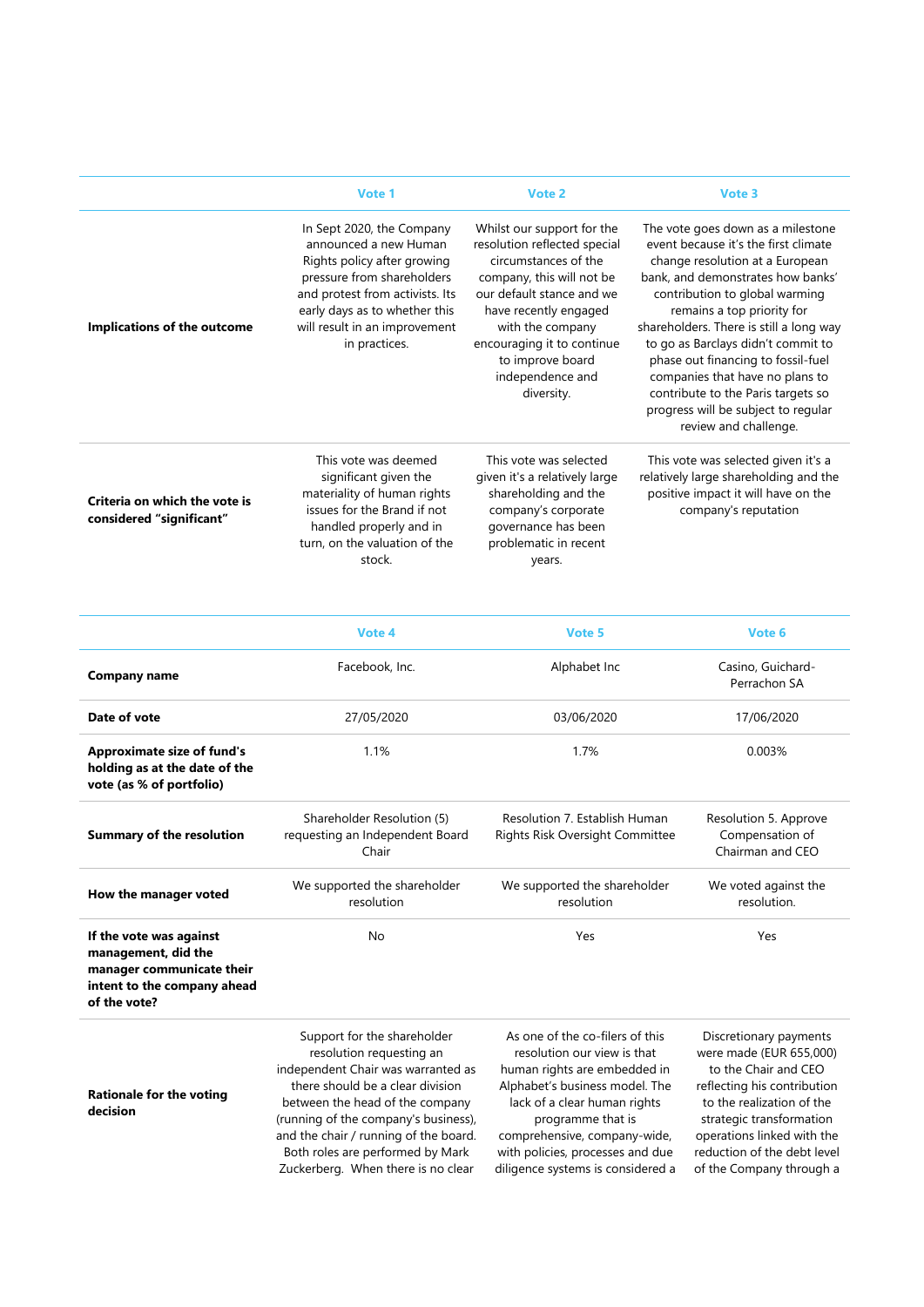|                                                           | Vote 4                                                                                                                                                                                                                                                                                                                                                                                                                                                                                                                                                                                                                                                                                         | Vote 5                                                                                                                                                                                                                                                                                                                                                                                                                                                                                                                                                             | Vote 6                                                                                                                                                                                                                                          |
|-----------------------------------------------------------|------------------------------------------------------------------------------------------------------------------------------------------------------------------------------------------------------------------------------------------------------------------------------------------------------------------------------------------------------------------------------------------------------------------------------------------------------------------------------------------------------------------------------------------------------------------------------------------------------------------------------------------------------------------------------------------------|--------------------------------------------------------------------------------------------------------------------------------------------------------------------------------------------------------------------------------------------------------------------------------------------------------------------------------------------------------------------------------------------------------------------------------------------------------------------------------------------------------------------------------------------------------------------|-------------------------------------------------------------------------------------------------------------------------------------------------------------------------------------------------------------------------------------------------|
|                                                           | division between the two, then poor<br>executive and/or board actions often<br>go unchecked to the ultimate<br>detriment of shareholders. The<br>need for an independent Chair is<br>even more critical at Facebook given<br>the numerous governance issues<br>that need addressing including the<br>need to strengthen controls around<br>responsible content management.<br>Shareholder resolutions calling for<br>the company to address content<br>controls and human righs<br>assessments were also proposed at<br>this meeting which are equally<br>important but in our view they are<br>likely to get more focus from the<br>Board if there is an improvement in<br>Board composition. | business risk. Board-level<br>oversight is considered<br>necessary to sufficiently address<br>the human rights risks<br>associated with the Company's<br>technologies. Further,<br>continued controversies call into<br>question the extent to which the<br>existing structures provide<br>adequate oversight on risks the<br>company's technologies present<br>to human rights, which, in turn,<br>creates risks for the company in<br>terms of retaining management<br>and employees and retaining a<br>good reputation in the eyes of<br>users and advertisers. | plan of assets sales.<br>However, despite<br>engaging with the<br>company, we do not<br>believe this exceptional<br>remuneration is justified<br>and did not support the<br>resolution.                                                         |
| <b>Outcome of the vote</b>                                | 19.5% of shareholders supported the<br>resolution                                                                                                                                                                                                                                                                                                                                                                                                                                                                                                                                                                                                                                              | Approximately 45% of the<br>independent votes supported<br>the resolution.                                                                                                                                                                                                                                                                                                                                                                                                                                                                                         | The resolution passed                                                                                                                                                                                                                           |
| Implications of the outcome                               | Whilst shareholders have limited<br>powers to change practices at the<br>company (given Mark Zuckerberg<br>effectively has control of the<br>company with 58% of the total<br>voting shares), there is increasing<br>pressure on the company to improve<br>Content control. Since the AGM we<br>have engaged with the company<br>over these issues and if the company<br>fails to speed up progress it is likely<br>that there will be increasing calls for<br>Mark Zuckerberg to separate the<br>roles.                                                                                                                                                                                       | "Human rights-related issues<br>were the overarching theme of<br>the meeting. The company<br>insists they are progressing but<br>that does not mean they are<br>doing it well or at a scale large<br>enough for the scope of the<br>problem. It was clear from the<br>AGM that the board lacks<br>accountability to its investors<br>and potentially lacks<br>independence from<br>management.                                                                                                                                                                     | The engagement with the<br>company regarding our<br>concerns over executive<br>pay is part of our broader<br>governance-focused and<br>ongoing engagements<br>with the company and will<br>be factored into to our<br>investment considerations |
| Criteria on which the vote is<br>considered "significant" | This vote was selected given the<br>materiality of the shareholder<br>resolution (i.e the increasing<br>pressure on the Company to<br>improve corporate governance and<br>content management controls) and<br>the impact on the brand reputation<br>if the issues are not adequately<br>addressed)                                                                                                                                                                                                                                                                                                                                                                                             | This vote was selected given the<br>materiality of the shareholder<br>resolution (i.e lack of a clear<br>human rights programme) and<br>the high level of support the<br>proposal received. Investors will<br>also be scrutinised about what<br>they have done to challenge and<br>change practices at the<br>company, particularly if human<br>rights are found to be below<br>expectations. Alphabet is an<br>active position for Aviva<br>Investors                                                                                                             | This vote was selected<br>given it was deemed<br>controversial and is a<br>potential red flag around<br>the company's corporate<br>governance                                                                                                   |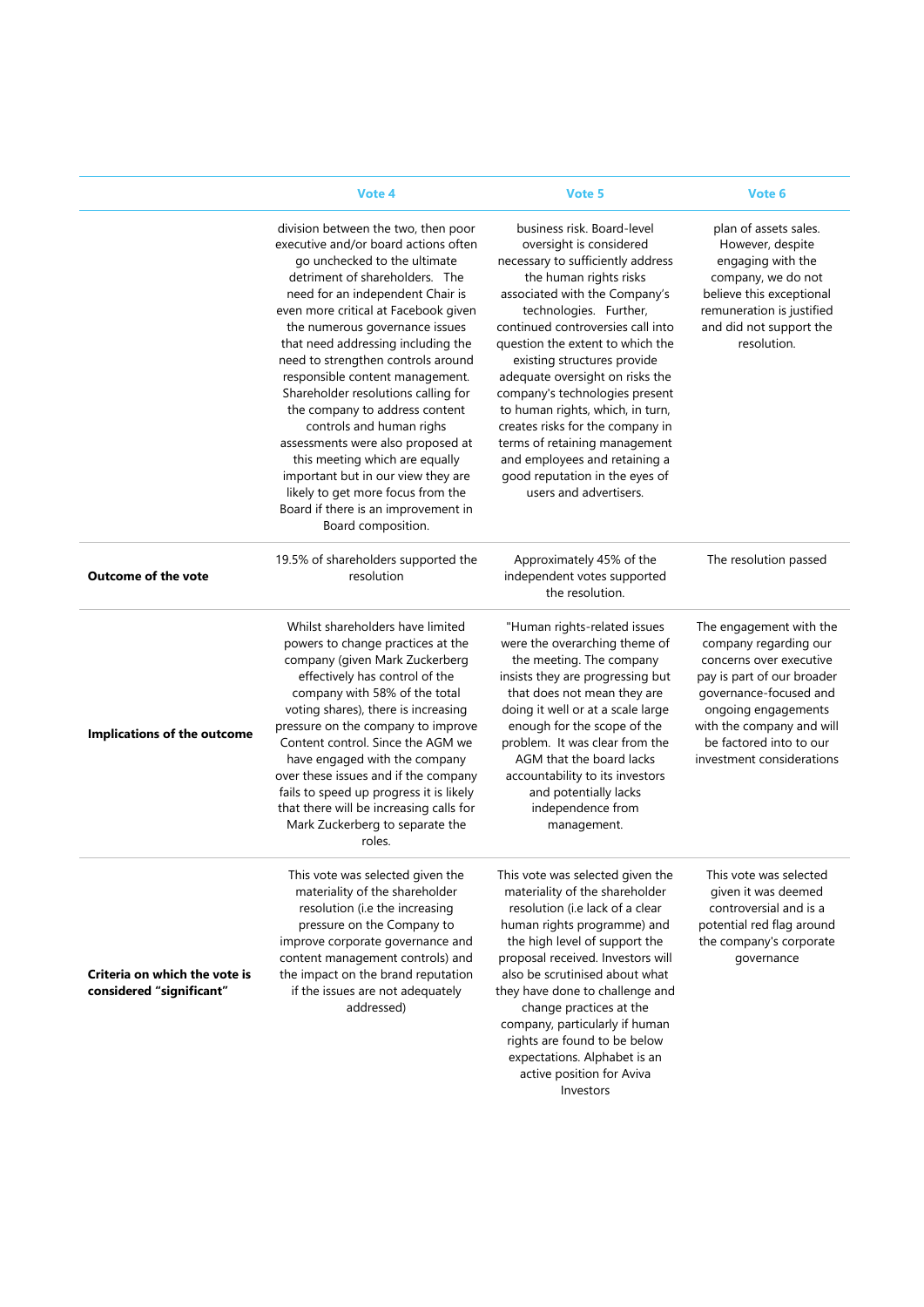#### **Schroder Life Intermediated Diversified Growth Fund\***

|                                          | Vote 1                                                                                                                                                                            | Vote 2                                                                                         |  |
|------------------------------------------|-----------------------------------------------------------------------------------------------------------------------------------------------------------------------------------|------------------------------------------------------------------------------------------------|--|
| Company name                             | Amazon.com, Inc.                                                                                                                                                                  | Tesco Plc                                                                                      |  |
| Date of vote                             | 05/27/2020                                                                                                                                                                        | 06/26/2020                                                                                     |  |
| <b>Summary of the resolution</b>         | Elect Director Jonathan J. Rubinstein                                                                                                                                             | Approve Remuneration Report                                                                    |  |
| How the manager voted                    | Against                                                                                                                                                                           | Against                                                                                        |  |
| Rationale for the voting decision        | Lead Independent Director and ongoing<br>concerns about labour standards and<br>company responsiveness to shareholder<br>concerns. See case study in Q3<br>sustainability report. | Retesting of historical PSP targets. See<br>case study in Q4 Sustainable<br>Investment Report. |  |
| Criteria on which the vote is considered | Schroders considers any vote against management to be significant.                                                                                                                |                                                                                                |  |

**"significant"** 

Schroders considers any vote against management to be significant.

\*Barnett Waddingham are working with Schroders to improve the quality and depth of the significant data they provide. This improvements will be reflected in next year's implementation statement.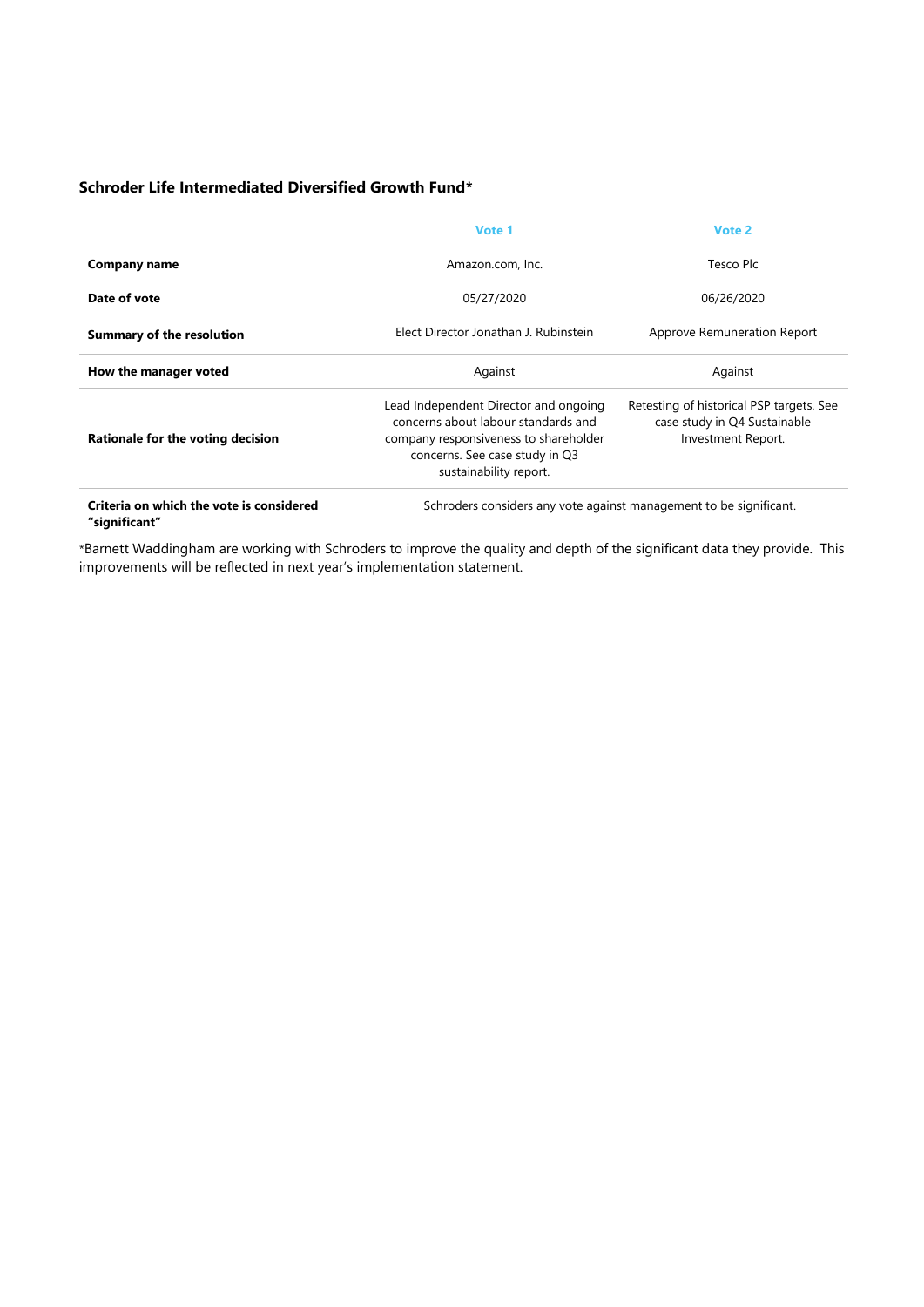## **Fund level engagement**

The investment managers engage with their investee companies on behalf of the Trustees. The Scheme's investment consultant requested information on fund level engagement from the asset managers.

The table below provides a summary of the engagement activity undertaken by each manager at the firm level.

| <b>Manager</b>                                                                                               | <b>Baillie Gifford</b>                       |                                               | <b>BlackRock</b>                                 | <b>Schroders</b>                                          |
|--------------------------------------------------------------------------------------------------------------|----------------------------------------------|-----------------------------------------------|--------------------------------------------------|-----------------------------------------------------------|
| <b>Fund name</b>                                                                                             | <b>Baillie Gifford</b><br>International Fund | <b>Baillie Gifford UK Equity</b><br>Core Fund | BlackRock (40:60) Global<br>Equity Index Tracker | Schroder Life<br>Intermediated<br>Diversified Growth Fund |
| Does the manager<br>perform engagement<br>on behalf of the<br>holdings of the fund                           | Yes                                          | Yes                                           | Yes                                              | Yes                                                       |
| Has the manager<br>engaged with<br>companies to influence<br>them in relation to ESG<br>factors in the year? | Yes                                          | Yes                                           | Yes                                              | Yes                                                       |
| <b>Number of</b><br>engagements<br>undertaken on behalf<br>of the holdings in this<br>fund in the year       | 77                                           | 84                                            | 1,915*                                           | 1,555                                                     |
| <b>Number of</b><br>engagements<br>undertaken at a firm<br>level in the year                                 | 560                                          | 560                                           | 2564*                                            | 3,599                                                     |
| <b>Examples of</b><br>engagements<br>undertaken with<br>holdinas in the fund                                 | See below                                    | See below                                     | See below                                        | See below                                                 |

\*Aviva Investors manage the voting and engagement rights of the BlackRock (40:60) Global Equity Index Tracker Fund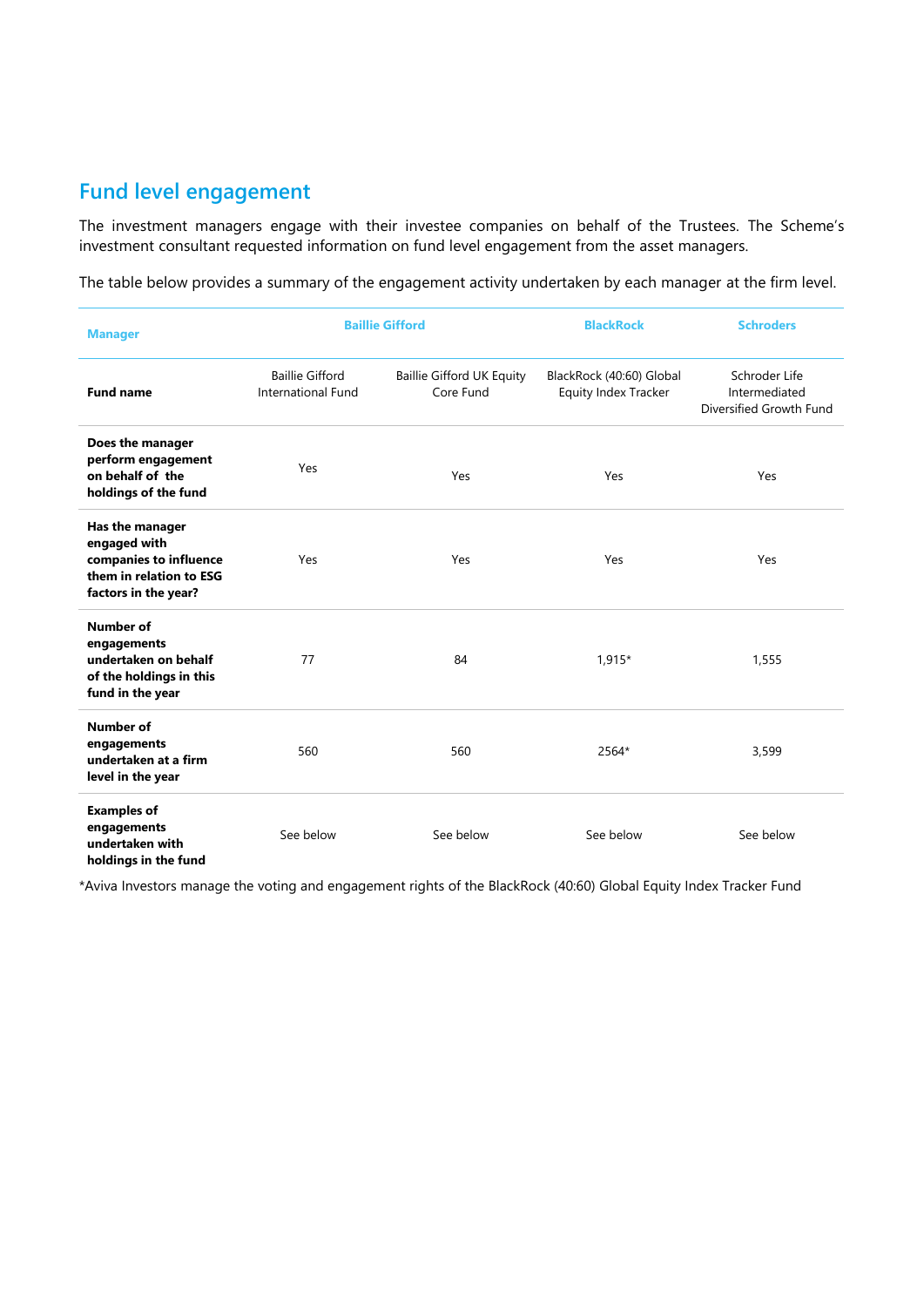## **Engagement examples**

#### **Baillie Gifford International Fund**

#### **Amazon.com, Inc. (US) - Environment**

Meeting founder/CEO Jeff Bezos and members of senior management allowed us to delve into the opportunities and challenges created by Amazon's scale. On sustainability, Baillie Gifford asked Dave Clark, VP Worldwide Operations, how one-day shipping affects Amazon's environmental impact. He explained that faster delivery does not equate to a larger carbon footprint, particularly as one-day delivery items are stored locally, cutting out air transport. The conversation spanned packaging, fulfilment, transportation and automation. Baillie Gifford's impression was that sustainability is woven into Clark's thinking about optimising Amazon's operations.

#### **Baillie Gifford UK Equity Core Fund**

#### **Hargreaves Lansdown plc – Governance**

In a continuation of our engagement, Baillie Gifford had a call with Deanna Oppenheimer, the chair, to discuss measures to strengthen the company's governance structure and address perceived conflicts of interest. The outcome followed an independent board effectiveness review after her appointment and that of a new company secretary with a corporate governance focus, as well as KPMG's independent review of the firm's governance structure. Over the past 12 months, Baillie Gifford's investment managers have consistently encouraged the board to separate the decision-making process for the Wealth 50 shortlist from that being used for the firm's multi manager funds; we are pleased that this is a feature of the outcome. Also welcome is the establishment of a conflicts committee to review and manage conflicts of interest, and the appointment of two new independent non-executive directors to the board.

#### **BlackRock (40:60) Global Equity Index Tracker**

#### **Alphabet Inc (US) – Social**

Political, social and investor scrutiny of the human rights policies of the world's largest internet platforms have continued to intensify in the face of growing concerns over the management of user data and controls of freedom of expression. To date, Alphabet (Google) along with its sector peers have been reticent to take proactive steps to placate investor concerns in this area. Consequently, Aviva Investors co-filled a shareholder resolution at the 2020 AGM to elevate human rights on the board agenda.

The resolution specifically called on the company to establish a Human Rights Risk Oversight Committee composed of independent directors, and provide an on-going review of the company's human rights policies and report on its implementation.

Noting that over half of the voting rights are controlled by executives and board members, the resolution received an unprecedented level of support amongst independent shareholders (45%). BlackRock will continue to collaborate with like-minded investors to press the company to adopt more progressive human rights controls and practices, as the company seeks to navigate a principles-based pathway through the myriad of social challenges and ethical dilemmas that lies ahead.

#### **Barclays Plc (UK) – Environment**

BlackRock met with the company to follow up on Barclays' commitment made it at its 2020 AGM to transition the business to 'net zero' for all financing activities. The company outlined its new BlueTrack methodology which provides a framework of setting out a transition pathway for each sector, helping to identify Barclays financing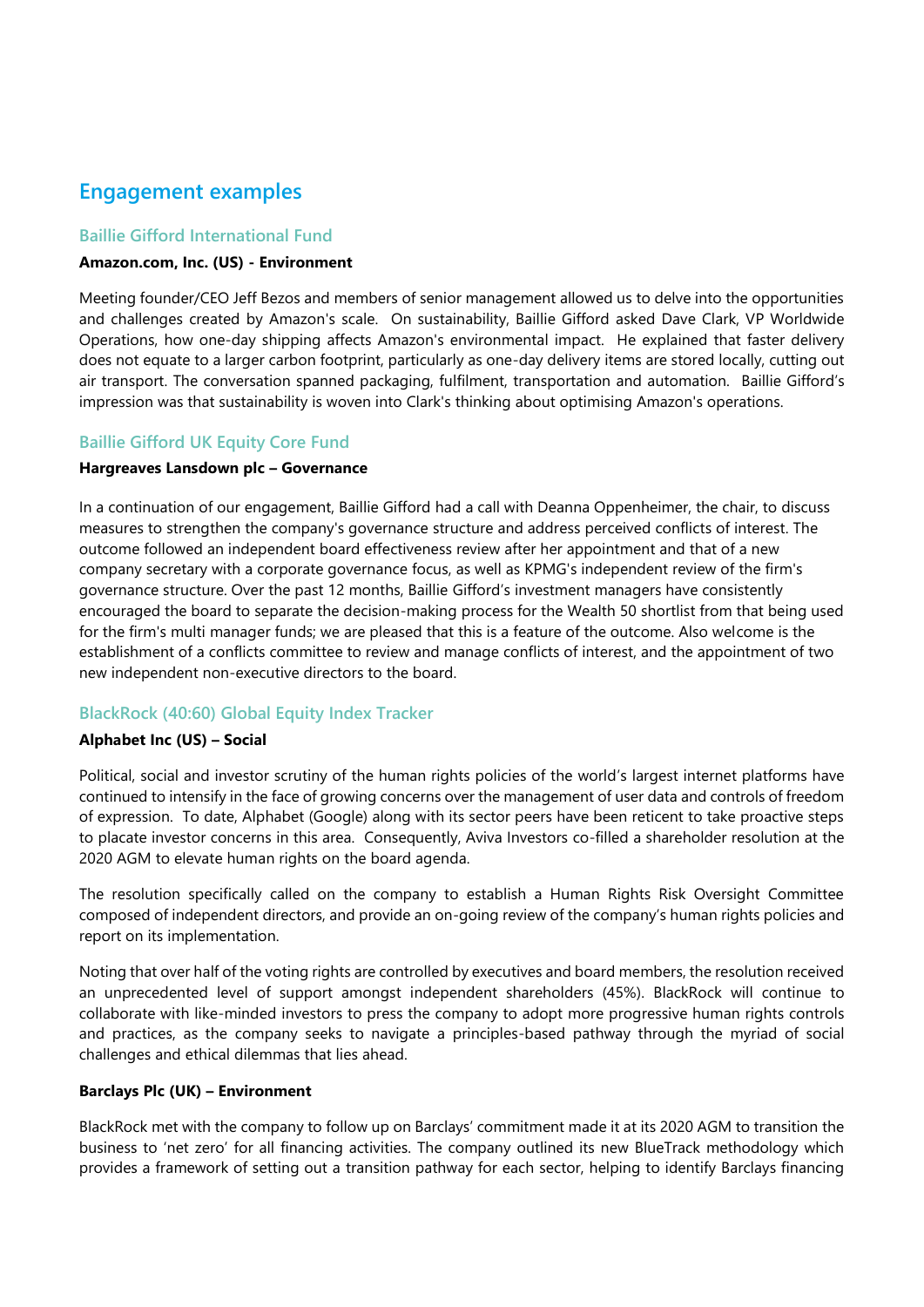exposure to existing emissions, and track progress against interim targets. To date the company has developed the methodology for higher impact sectors, power and energy, and will be rolling out the process for other sectors in due course.

BlackRock outlined a series of recommendations on how they would expect their process and disclosures to evolve including the tracking of underlying indicators which would enable external parties to track progress and evaluate the effectiveness of their transition engagement program with clients. BlackRock also asked the company to better articulate the commercial impact of its new climate approach on retaining and winning new business, particularly in sensitive sectors and markets such as the US.

Overall, BlackRock were impressed with the progress that Barclays has made to date, but will continue to push the company to maintain its leadership position and translate climate commitments into tangible changes in its lending activities.

#### **Schroder Life Intermediated Diversified Growth Fund**

#### **Recruit. – Governance**

Members of Schroders' Global Equity and Sustainable Investment teams engaged with Recruit Holdings, a Japanbased technology company specialising in the provision of human resources-related services. Schroders' interactions took place on several occasions between 2018- 2020 to encourage the company to add female members and external independent directors from other regions to its board. While Recruit is a Japanese company, they believe that having diversity in perspectives, backgrounds, business experiences and professional expertise is imperative to ensure that the company is properly equipped to manoeuvre around its international and increasingly volatile business environment. Schroders' various interactions with Recruit have helped them to better understand the extensive efforts that the company is undertaking to encourage inclusiveness, providing reassurance that it has a robust process to build a diverse pipeline of board candidates, including the appointment of more women. Indeed subsequent to their conversations Recruit has set formal targets to add a woman to their six person board by June 2021 and build upon this progress by appointing another one the following year. They also added their first foreigner to the board at this year's AGM. These improvements in Recruit's corporate governance structure added conviction to Schroders' view around governance and management quality. They believe the company could be leaders in the Japan market, and remain cautiously optimistic of its progress on ESG. Schroders will continue to monitor progress.

### **Strategy Review**

There were no changes to the Scheme's platform provider, the default investment strategies for members in the Scheme, or self-select options available to members in the Scheme over the year to 31 December 2020.

## **Scheme Governance**

Governance arrangements, in terms of the constitution of the Board of Trustees, service level agreements with providers, processing of core financial transactions, costs and charges, and investment arrangements, are detailed in the Chair's Statement.

The Trustees are responsible for making investment decisions, and seek advice as appropriate from Barnett Waddingham LLP, as the Trustees' investment consultant.

There were no changes to the objectives put in place for Barnett Waddingham LLP in April 2020. The Trustees are due to formally review these objectives in April 2021.